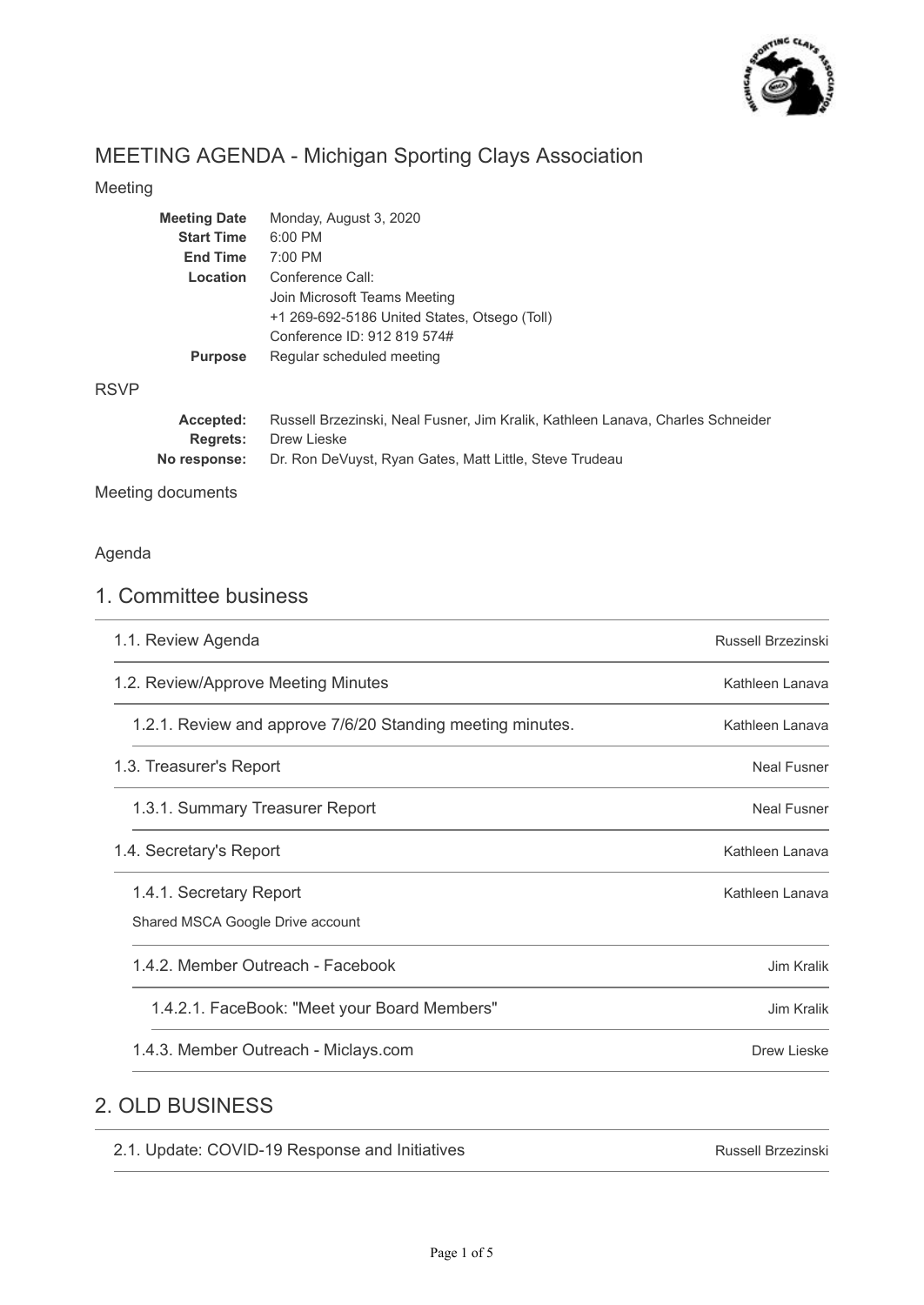#### 2.2. State Shoot/GLC Host Club Participation

Discussed at 4/22/20 Meeting: We need to understand better why there isn't greater participation from clubs to host tournaments to provide our membership with more options. Further exploration is required, may need to survey clubs. Deferred for further discussion.

6/1/20: Deferred

7/6/20: Deferred

### 2.3. 2020 MSCA Sportsman Award: Steve Schindler

Russell to present ideas for the award. Neal to provide Russell with Steve's wife's contact information.

7/6/20: Russell left message for Natalie. Will need a photo of Steve.

#### 2.4. MSCA Board Liability Insurance

6/1/20: Deferred

7/6/20: Deferred, Russell to reach out to Charles.

#### 2.5. MSCA Membership Survey re: Voting on State Shoot

Discussed at 4/22/20 Meeting: Steve recommended MSCA allow for electronic voting for the membership to decide upon the host club for the State Shoot. Kathy made the same recommendation last year. It was not supported. Again, this would require a By-laws change. Concerns raised the 2/3 of the MSCA membership does not participate in the tournament. Needs further discussion. May survey the membership.

Discussed at the 6/1/20 meeting: KML can create survey re: preference for selecting shoot. Drew would like the survey to include who is allowed to vote. Jim will write something up for us to react to regarding the subject. We may not elect to poll the membership. Exploring options; needs further discussion.

Jim's 6/3/20 email to the Board:

"On the discussion of change to the selection of the State Shoot, when/if we decide to poll the membership, I would like to pose the following to the Facebook page community:

(draft) Discussion has been initiated between member shooters and the MSCA Board on the way the host venue for the State Shoot is selected. Currently, in accordance with the MSCA By-Laws Article X, the host club selection is made by the MSCA general membership by vote. Each MSCA shooter in good standing and in attendance at the current year's State Shoot selects between the presented bids. No proxy votes are allowed. An announcement is then made, usually at the State Shoot dinner.

The MSCA Board would appreciate any thoughts and suggestions from the membership on whether to continue the current State Shoot selection procedure or pursue adjustments, keeping in mind that any changes would necessitate a change also to the current By-Laws. Please respond via email or Messenger (NOT COMMENTS TO THE FACEBOOK PAGE) and include your NSCA membership number. Thank you, The MSCA Board (end draft)"

7/6/20: Deferred

#### 2.6. State Championship and GLC Trophy Residence

Discussed at the 6/1/20 meeting:

Need to update the MSCA Bylaws indicating the State Shoot and GLC trophy will be delivered to the following year's host club after the first of the year. (Who will be delivering?)

The HOF plaque resides at Grand Blanc.



Russell Brzezinski

Russell Brzezinski

Russell Brzezinski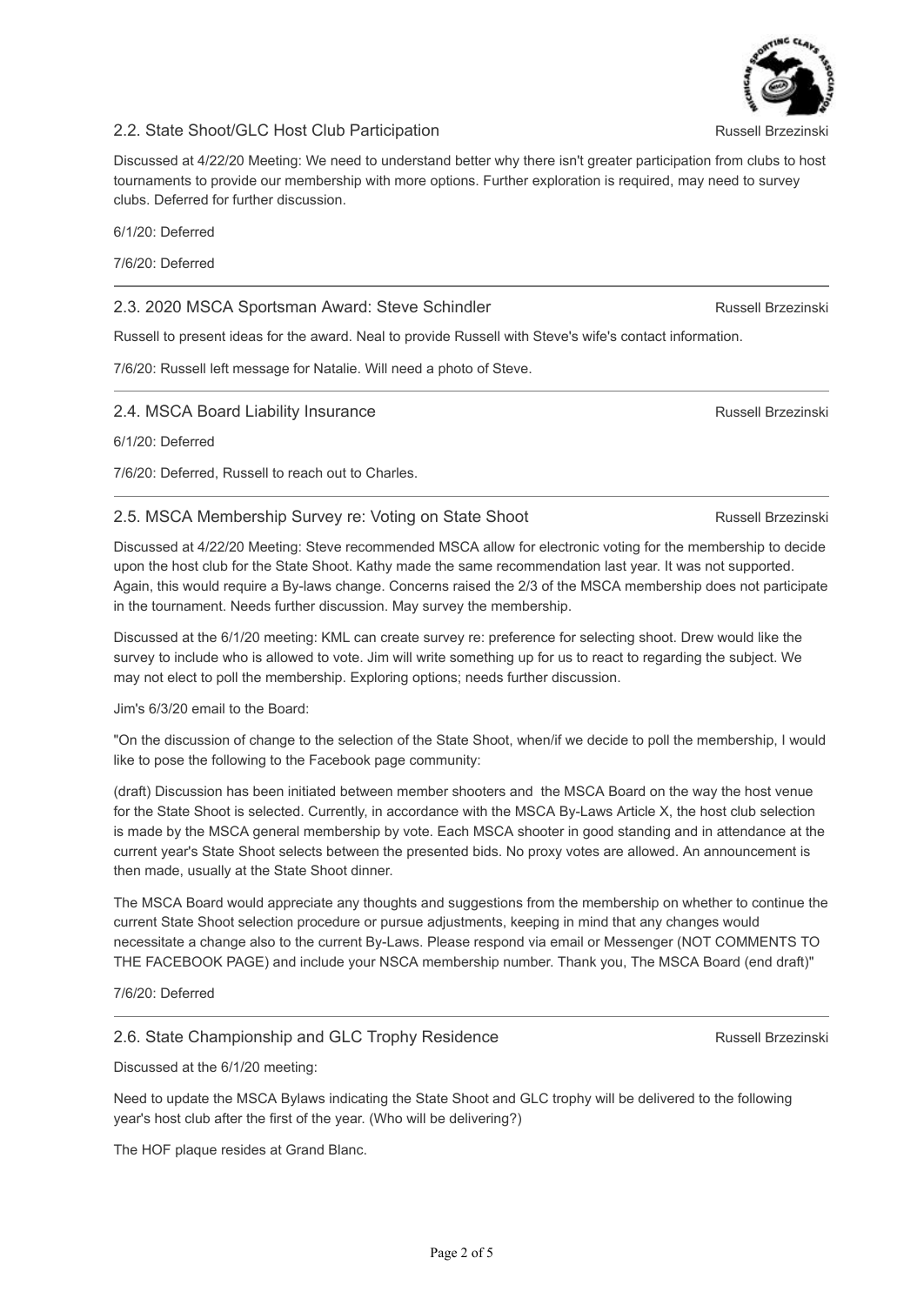

Ryan will add Matt Topor to the State Championship Trophy and will update the GLC trophy. Is currently dated to 2014.

Further discussion needed.

7/6/20: Deferred

#### 2.7. Jot Forms

Kathleen Lanava

- 1. Access, suggest more than one person. Who is best?
- 2. Does Webmaster need access to JotForms in order to create links on the Miclays website?
- 3. Storage limit is 100 MB. How to archive past submissions. Should they be saved in JotForm, or in the MiClays email account? Both? How long should they be saved? One option, could create PDF of the bids and attach to the MyCommittee site for all Board members to view.
- 4. Used on Miclays for GLC/State Shoot bids. How best to address conflict of interest for bids.
- 5. HOF on MiClays website is not linked currently.
- 6. Used for BOD ballot voting via emailed link through MailChimp. Should there be a two person validation of results? Should these be archived? If so, for how long? How to prevent double voting by members?

6/1/20: Deferred

7/6/20: Deferred

#### 2.8. iClays/WinScore Incentives for Host Clubs

Russell Brzezinski

Saturday, February 8, 2020

*From previous meeting:* Drew proposed the idea of offsetting iClays or WinScoreOnline fees to some extent to encourage new and smaller clubs to utilize online registration and scoring. Several clubs including Multi-Lakes and 4 Square Sportsman's have had good luck using iClays to draw a noteworthy attendance. iClays fee is 1 cent per target wheras WinScoreOnline is more expensive.

Russ suggested perhaps a \$50 reduction in fees per shoot for new clubs to try it.

*New discussion:* The Board is still undecided on how to incentivize clubs to utilize online registration and scoring, and whether those clubs that don't use it actually would if given an incentive. The following clubs throw registered shoots but do not utilize iClays or WinScore: Action Shooting Sports, Alpena Clay Busters, Lewiston, Pine Ridge, and Seaway Gun Club. Kathleen suggested we contact these clubs to gauge interest.

#### Saturday, November 9, 2019

Drew proposed the idea of offsetting iClays or WinScoreOnline fees to some extent to encourage new and smaller clubs to utilize online registration and scoring. Several clubs including Multi-Lakes and 4 Square Sportsman's have had good luck using iClays to draw a noteworthy attendance. iClays fee is 1 cent per target wheras WinScoreOnline is more expensive.

Russ suggested perhaps a \$50 reduction in fees per shoot for new clubs to try it. Drew will reach out to David Clifford, owner of iClays, to see if perhaps he would offer a trial membership to some clubs.

7/6/20: Deferred

2.9. By-laws Submission

Submission to NSCA?

7/6/20: Deferred

8/3/20: Bylaws need to be uploaded to the MSCA website and the "Last Update" needs to be refreshed.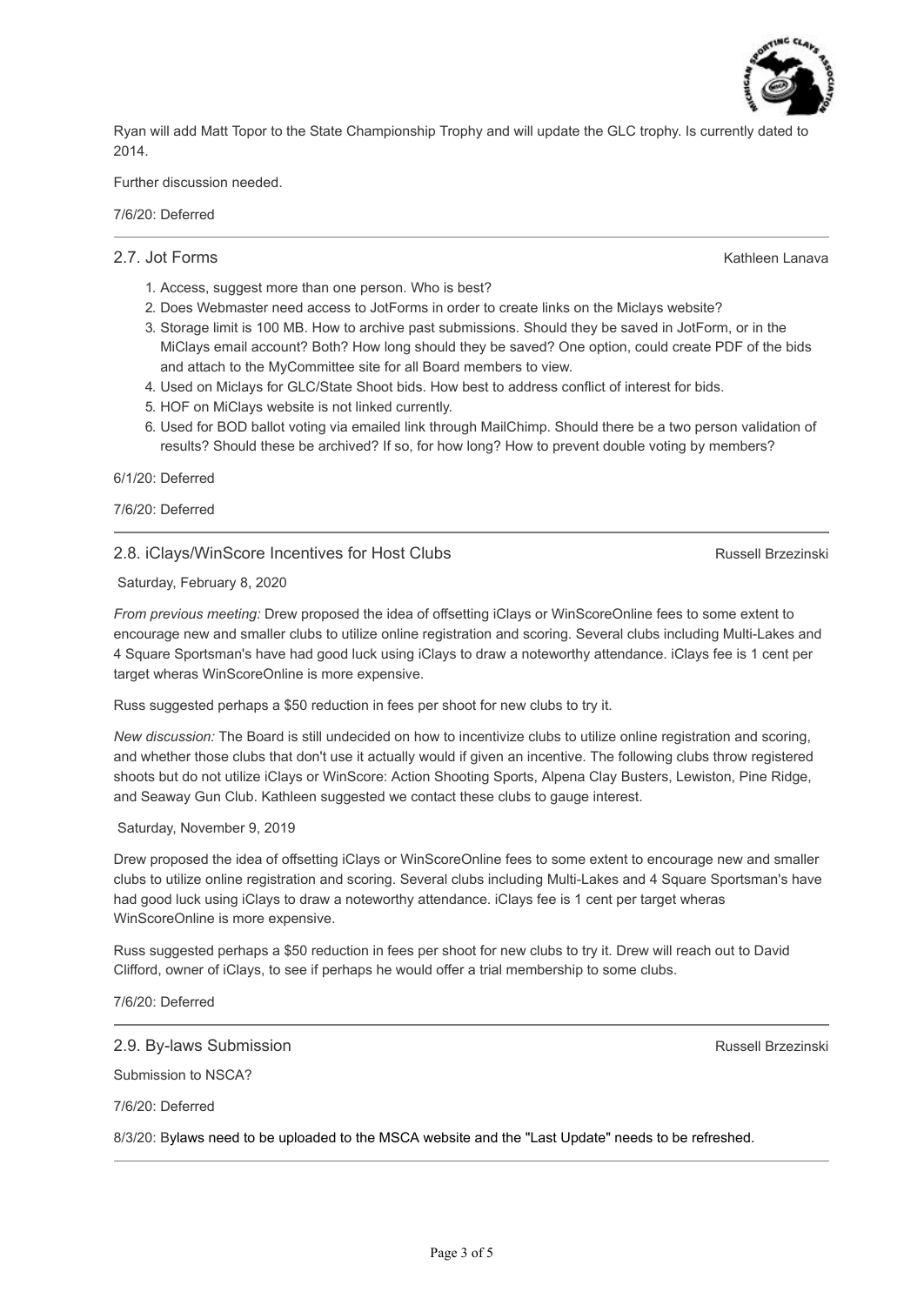## 3. NEW BUSINESS

### 3.1. State Shoot

- 1. Marketing
- 2. Ballots (process of tabulating, who will tabulate?)
- 3. Presentation of Awards: All State to be presented at the Saturday night dinner. Who will present? Timing of presentation? Coordination with Host club.

#### 6/1/20: Deferred

7/6/20: Deferred

8/3/20: What is the contingency plan for the State Shoot, if it were to be cancelled due to COVID-19?

See Email from Drew regarding proposed changes to the State Shoot (saved as attachment as there is a 4000 character limit in MyCommittee).

- Michigan State Shoot Flyer 2.0 Covid.pdf
- 073020 Email from D. Lieske re State Shoot changes.pdf

#### 3.2. NSCA Process for Cancelling or Scheduling of Shoots

- 1. There isn't an option to "postpone" a shoot. It's either cancelled or scheduled.
- 2. For new shoots, on consistent person from the MSCA Board is to contact Lori with the details.
- 3. Cancellation of shoots: Individual clubs may contact Lori to cancel their own shoots. The club should contact the Board as well, in case another member wanted to pick up the date. We, as the Board, can mandate that we remain the sole contact for cancellation, if we so choose.
- 4. Name change of the shoot. Clubs may contact Lori to change the name of the shoot. Again, we, as the Board, can mandate that we remain the sole contact, if we sho choose.

6/1/20: Deferred

7/6/20: Deferred

3.3. Pine Ridge Request of the Board

On 07/13/2020 3:36 PM Neal Fusner <;nfusner@sbcglobal.net> wrote:

Team: I called Dave Bolen Thursday evening to inquire about the cost of used sea containers, knowing he recently purchased one or more for additional storage.

Dave had me on the speaker phone with Ann and they were very excited that on July 3 & 4 the club threw 6,800 registered targets. That is a record for them, and important when one stops to consider the total 2019 annual total of 10,800.

The club also had three requests for the board:

1. Dave requested Kathy's contact information so that he can e-mail or call you regarding shoots. Is that OK with you, Kathy?

2. For their last two shoots of 2020, (Sept 25-26 & Nov 6-7) they plan to offer a total of 250 targets across three events.

Russell Brzezinski

Neal Fusner